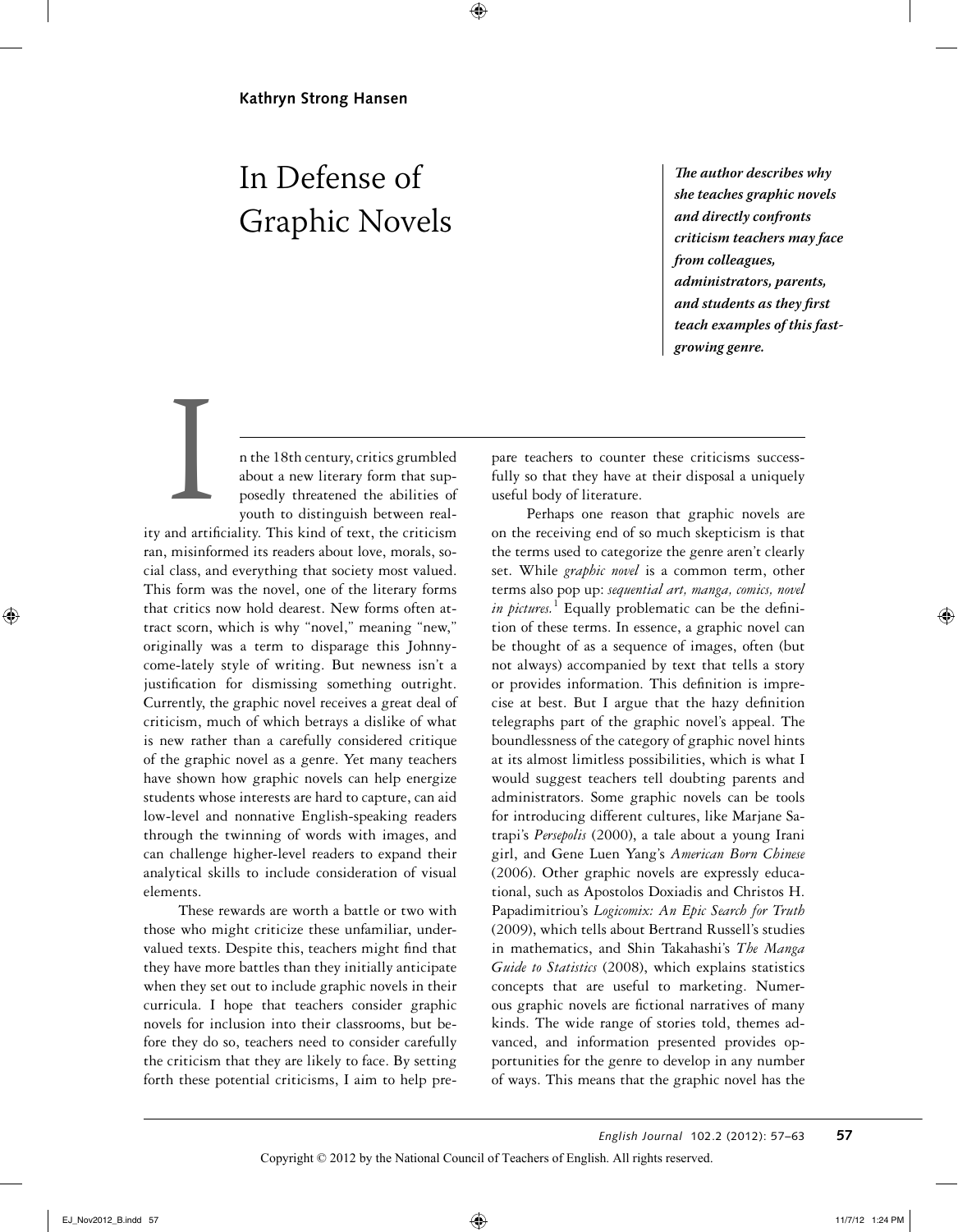potential to appeal to almost any reader. So despite the definitional and terminological issues, graphic novels are a vibrant and compelling tool for teaching, and in particular the teaching of writing and of literature.

# **Criticism from Outside the Classroom**

Before discussing how to prepare for some unexpected battles, I will first address the criticisms likely to emerge from disapproving voices outside the classroom that teachers might indeed expect. One such expected argument raised against graphic novels, likely related to their most common name, is that they're too violent, too brutal, or, in a word, too graphic. This criticism might refer to the super-

**Uneasy teachers can find a valuable resource in their local comics shop; managers and workers there can help teachers search through graphic novels to find those that are best suited to particular classroom needs.** hero comics, in which overly muscled characters show their worth by physically subduing their antagonists. In some respects, this is a valid criticism, especially when the assumed audience consists of young children, even though it is a radically simplistic overview of superhero graphic novels. As is the case with any genre of text, not all graphic novels are intended for younger audiences. This is a notion that

teachers must keep in mind. To help emphasize this point, think of it this way: many currently popular animated television shows are analogous to graphic novels. That is, some people think that the seemingly childish format (animation for television shows or "cartoon art" for graphic novels) indicates that the material is targeted at children. As shows such as *Family Guy* and *South Park* demonstrate, this is not always the case. But the need for teachers to choose graphic novels wisely shouldn't bar all graphic novels from classroom use. Some graphic novels have names that pretty clearly label them as beyond the pale for most school use, such as Jhonen Vasquez's *Johnny the Homicidal Maniac* (1995– 97). Others, including Frank Miller's *Hard Boiled* (1990–92); John Wagner, Carlos Ezquerra, and Pat Mills's *Judge Dredd* (1990–present); and John Albano's *Jonah Hex* (1971–present), are just as inappropriate for young children, though an examination of them is necessary to ascertain that. If a novice teacher of graphic novels is worried about text selection, aids exist that provide guidance for using graphic novels in the classroom (see fig. 1). Uneasy teachers can also find a valuable resource in their local comics shop; managers and workers there can help teachers search through graphic novels to find those that are best suited to particular classroom needs.

But the existence of objectionable material in some examples of the form does not excuse opposing the entire canon of graphic novels. Graphic novels range widely in content, so careful selection of texts by instructors can obviate these kinds of claims. First and foremost, no teacher should use a graphic novel that she or he has not read. These texts vary in quality as well as content. This shouldn't be a surprise, but like most genres, the genre of the graphic novel encompasses a wide range of topics. Though many critics of the form believe that punches and bullet sprays are the hallmarks of all graphic novels, this is absolutely untrue. For instance, Craig Thompson's *Blankets* (2003) tells a story of a teen from an evangelical Christian background and his difficulties in coming of age. Its panels are showcases of the tumultuous nature of first love and a young man's maturation, not fisticuffs—emotional intensity, not physical violence. For middle school– aged readers, Barry Deutsch's *Hereville: How Mirka Got Her Sword* (2010) provides a plucky young heroine who comes to terms with her longing for a less-traditional life even as she learns better to understand her stepmother. These complex characters exemplify the wide range of graphic novel characters who exist in a world far apart from one featuring battles between superheroes and supervillians.

Even those who don't find themselves bothered by violence might complain that graphic novels are easy texts for lazy readers. This is by no means the case, but this might be the most persistent criticism to combat. Yet challenging and engaging graphic novels abound. Neil Gaiman's The Sandman series (1989–96) frequently makes allusions to classical literature, for example, with the character of Orpheus from Greek myth making repeated appearances. Gaiman also riffs on the plots of William Shakespeare's *A Midsummer Night's*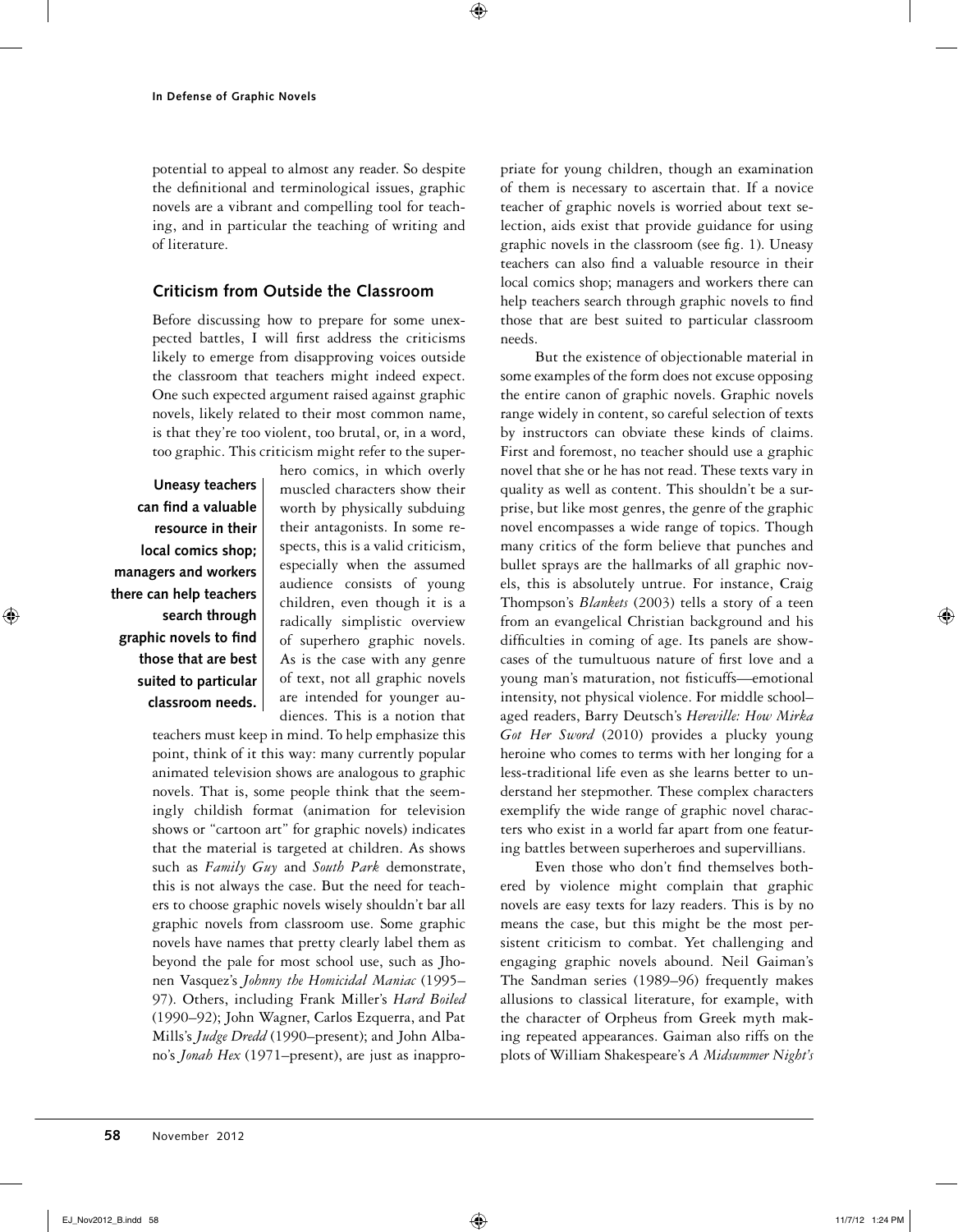### **FIGURE 1.** Resources for Beginning to Use Graphic Novels in the Classroom

Carter, James Bucky, Ed. *Rationales for Teaching Graphic Novels.* Gainesville: Maupin House, 2010. CD-ROM. This sets forth synopses and potential objections for almost 100 graphic novels, giving educators information to explain these works' worth to administrators.

Comic Shop Locator, http://www.comicshoplocator. com/. This site allows users to find comic shops in their vicinity and provides additional information, such as graphic novel reviews and notifications of upcoming conferences.

Comics Worth Reading, http://comicsworthreading. com. This site offers Johanna Draper Carlson's catalog of graphic novels, manga, and other related works. Her "Must-Read Comic Classics" list is a good starting point.

Cooperative Children's Book Center, http://www.education.wisc.edu/ccbc/books/graphicnovels.asp. The University of Wisconsin–Madison's School of Education hosts this site, which provides lists of recommended graphic novels as well as resources for understanding and defending them.

Graphic Novels Program Guide, http://www.brightpointliteracy.com/assets/researchfiles/NA63\_web.pdf. Bright Point Literacy's guide includes ideas for using graphic novels in the classroom.

Great Graphic Novels for Teens, http://www.ala.org/ yalsa/ggnt. This site showcases the Young Adult Library Services Association's list of recommended graphic novels for older children.

Newsarama, http://www.newsarama.com/. Actor/ director Kevin Smith's site keeps abreast of graphic novel news, including reviews and information about movie adaptations.

No Flying, No Tights, http://noflyingnotights.com/. This website is a storehouse for reviews of graphic novels that do not feature superheroes.

Teaching Comics, http://www.teachingcomics.org. The website of the National Association of Comics Art Educators provides lesson plans, handouts, study guides, and other resources for classroom use of graphic novels.

Using Graphic Novels with Children and Teens: A Guide for Teachers and Librarians, http://www.scholastic.com/ teachers/lesson-plan/using-graphic-novels-childrenand-teens-guide-teachers-and-librarians. Scholastic's website provides a printable PDF that offers graphic novel suggestions for young readers, middle grade readers, and young adult readers as well as a list of additional resources for educators.

Young Adult Library Services Association, http://www .ala.org/ala/mgrps/divs/yalsa/booklistsawards/greatgraphicnovelsforteens/gn.cfm. This site gives an annual list of "Great Graphic Novels for Teens."

*Dream* and Geoffrey Chaucer's *The Canterbury Tales* in installments of The Sandman, creating possible jumping-off points for introducing—or reexamining—those works. Even without taking into account the beautiful and compelling images in Gaiman's graphic novels, their complex stories and

rich character development create pleasurable challenges for readers. Gaiman's work serves as only one example; another engaging piece of literature is found in David B.'s autobiographical graphic novel *Epileptic* (2002). The central character's family slowly unravels as they try to cure his epi-

**While most people claim to honor art as a cultivating force, some of those same people also loudly oppose graphic novels because they so heavily rely on visual elements.**

leptic brother. A moving account of how families experience suffering and disease, it also shows the young protagonist's escape into imagination as a coping mechanism. As a result, this graphic novel raises issues of the differences between literality and metaphor. These examples demonstrate only a tiny bit of the complexity offered in the plot, characterization, and themes of graphic novels.

But it's also important to take into account the subtlety and beauty of graphic novels' artwork. The argument of lazy readership discounts the power and impact of images. While most people claim to honor art as a cultivating force, some of those same people also loudly oppose graphic novels because they so heavily rely on visual elements. Imagery and drawings are not inherently less valuable than verbal, "literary" art. In fact, images often convey a richness and depth of ideas that require interpretation and high-level critical thinking, analysis, and evaluation skills. These are the same kinds of thinking skills and interpretative activities that reading affords students, and I invite teachers to remind skeptics of this. Take as an example a panel from Art Spiegelman's Pulitzer Prize–winning graphic novel *Maus I* (1986), an account of one family's struggles to survive the Holocaust. In one sample panel (125), two mouse-headed characters walk on a path through what looks like a park. The simplicity of the drawing style initially might appear sweet and charming—and it is. But this panel simultaneously shows the relentlessness and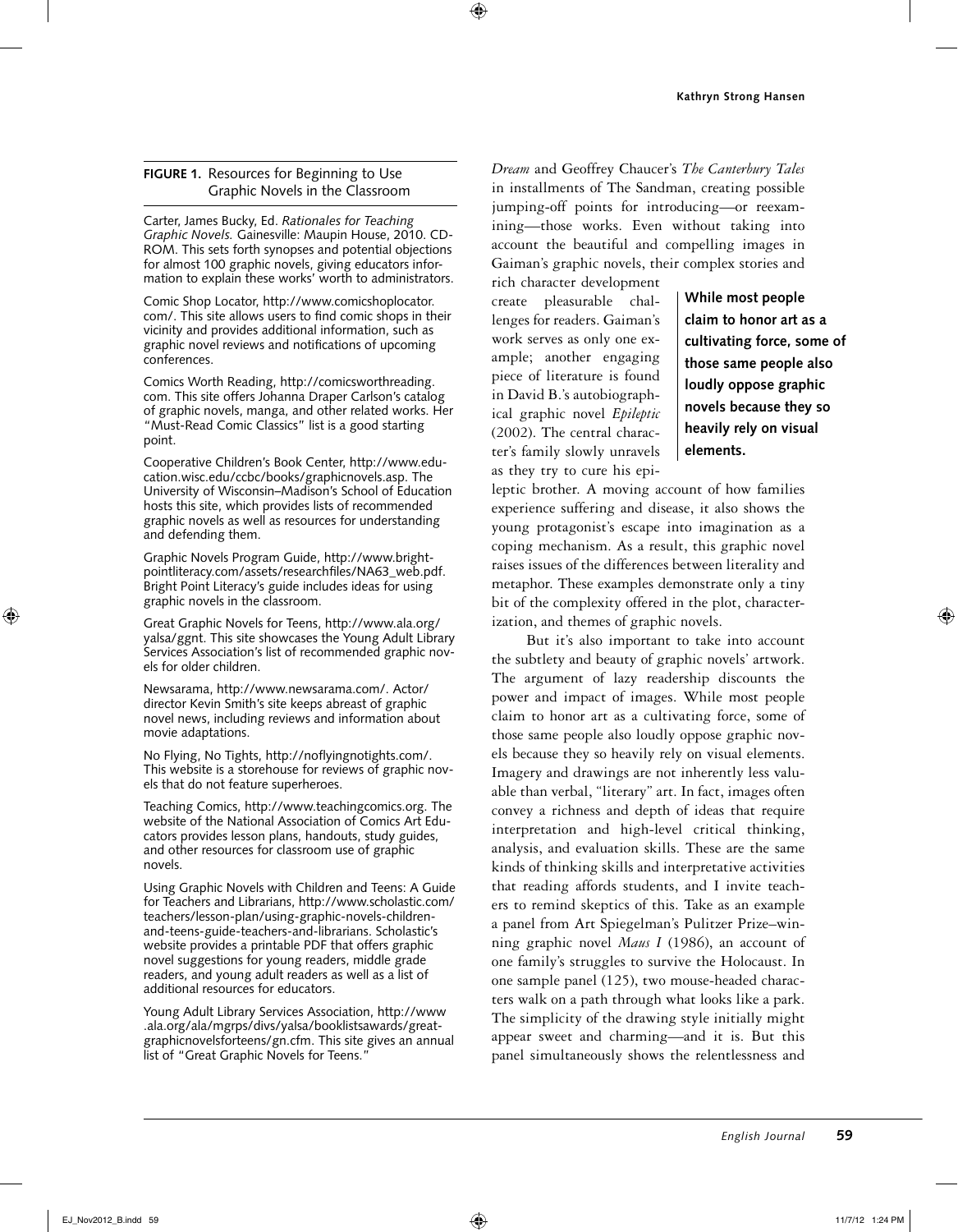inescapability of Nazism, because even the path that these characters tread is shaped like a swastika. The darkness and twisted lines of the landscape underscore and enhance this feeling of pervasive doom. When juxtaposed with the sweetness of line drawings of mice, the enormity of the horror imposed by the Holocaust is thrown into starker contrast. This one panel provides an opportunity for students to explore an image that provides no words for them, though the panel is by no means unusual in its depth for a graphic novel panel. To describe this scene, students have to take the role of producers of language. In this way, graphic novels can serve as a basis for writing and critical thinking assignments. They serve as a way of presenting information in an interesting and engaging manner to spark students' attention, and such assignments demand that students actively produce the language not only to describe these visuals, but to interpret, critique, and analyze them. (See also Paula Wolfe and Danielle Kleijwegt's discussion of students as "active perceivers" rather than "passive receivers" of graphic novels in the May 2012 *English Journal.*)

In fact, graphic novels satisfy many of the International Reading Association's and National Council of Teachers of English's joint Standards for the English Language Arts. The first standard specifies that students need to read a "wide range of print and nonprint texts" (19), and thanks to their combining of language and visuals, graphic novels satisfy both of these categories at once. But graphic

**If students equate graphic novels with the establishment of basic skills and with struggling learners, better readers and selfconscious students are likely to want to distance themselves from the genre.** novels can help teach many of the aspects of other standards, too. They could be used to discuss the multifaceted range of human experience (standard 2 [21]); to highlight textual features such as sentence structure, context, and graphics (standard 3 [22]); to teach media techniques and figurative language (standard 6 [26]); to aid in learning to synthesize data from print and

nonprint sources (standard 7 [27]); to develop familiarity with differing cultures (standard 9); and to foster enjoyment in reading (standard 12 [32]). In short, graphic novels are like any other kind of literature in their ability to broaden students' experience and deepen their appreciation for story. Thinking of graphic novels as somehow outside of the realm of literature denies students a chance to master standards in engaging ways.

# **Criticism from Inside the Classroom**

So far, I've discussed the kinds of criticisms likeliest to come from those with the least familiarity with graphic novels, a category that is likely to include parents and administrators. Yet even those who are more aware of the range, power, and complexity of graphic novels might raise criticism of them. Resistance can even come from unexpected groups, and one of the most important critics of graphic novels could be the students themselves. Even though many students express immediate interest in graphic novels, Sean P. Conners writes that a stigma exists around graphic novels that may make some students less likely to embrace the form. Many well-meaning teachers, librarians, and other educational professionals have touted graphic novels' use with students whose classroom performance falls short of desired outcome, and this way of treating graphic novels has not escaped students' notice. Conners explains that "arguments that foreground graphic novels as tools with which to support struggling readers, promote multiple literacies, motivate reluctant readers, or lead students to transact with more traditional forms of literature have the unintended effect of relegating them to a secondary role in the classroom; in doing so, they overlook the aesthetic value in much the same way as educators did in the past" (67). Much of the discussion about the benefit of graphic novels centers on how these texts can help resistant readers and lower-functioning readers. Yet if students equate graphic novels with the establishment of basic skills and with struggling learners, better readers and self-conscious students are likely to want to distance themselves from the genre. Though part of the successes that teachers describe with using graphic novels involves motivating less-than-enthusiastic students to become more active readers, teachers need to monitor how they speak of graphic novels. The stigma of graphic novels being the province of struggling readers threatens to keep other students away from the form—or even to discourage those lower-skilled readers by making them feel as though they are re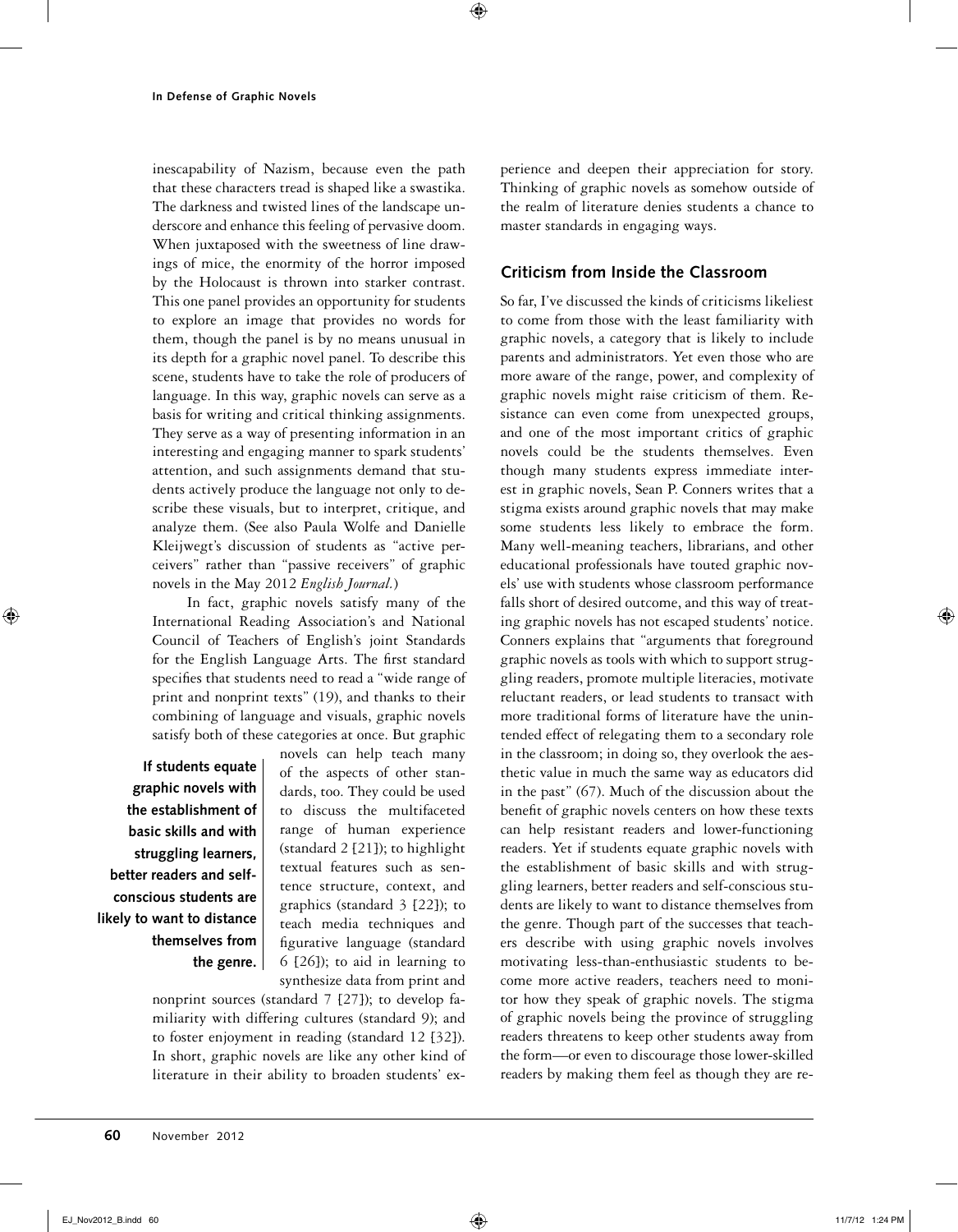ceiving less challenging texts because they are not capable of handling more complex texts. Emphasizing the graphic novels' wide-ranging subject matter, stressing their complexity, and focusing on their innovative storylines might go far in battling the perceived association of graphic novels with poorer students.

Once this hurdle is cleared, many teachers report wonderful successes with graphic novels in their classrooms. Maureen Bakis posted her views in an online op-ed piece, joyfully recounting the skills that graphic novels helped foster in her students:

> Using graphic novels allowed students to think critically and analytically, and because the graphic novels we read elicited sophisticated and mature discussion about topics that mattered to them, they were able to further develop personal style, voice, and other aspects of their writing. Because they developed a passion about the stories and a real appreciation and understanding of the artistry of the comics they were reading, students were more engaged toward in-depth discussions.

Capitalizing on students' interests, Bakis was able to enhance her students' writing. This kind of success is important not only for improving students' writing but also for inspiring a passion for reading among her students. Other educators report similar results. In discussing a book group he offered as an elective class, Jonathan Seyfried wrote that "more than just an elective or book group, our experience together went right to the heart of books and the joy of reading" (46). For Seyfried, teaching graphic novels provided unexpected payoffs, and he recounts how students sought him out after the class had ended for reading recommendations—and not just for graphic novels. This kind of passion is as important in high-achieving students as it is in those whose reading skills aren't as strongly developed.

Students might harbor other socially based biases regarding graphic novels. Conners discusses how students are "aware of stigmas attached to graphic novels," and one such stigma is that people who read graphic novels are "social misfits—or, to borrow their [his students'] term, 'nerds'" (68). Teachers who ignore the social implications of such labels might not find that graphic novels afford them much classroom success. Again, the way that teachers discuss these texts can help sidestep

these issues. Many graphic novels have achieved acclaim in literary circles as well as in popular culture, and discussing how entrenched in these arenas graphic novels have become might work to chip away at any associations with "nerds." Texts such as Alan Moore and Eddie Campbell's *From Hell* (2000), Frank Miller's *300* (1998), and Bryan Lee O'Malley's Scott Pilgrim series (2004–10) have found their way into successful movie adaptations. Michael Chabon's novel *The Amazing Adventures of Kavalier and Klay* (2000) is a Pulitzer Prize–winning tale of the complicated lives of two comic-book creators during the mid-20th-century "Golden Age" of comics. Though Chabon's text is not itself a graphic novel, its serious treatment of the impact of comic books helps to show the form's impact on World War II. The documentary *Comic Book Confidential* (1988), directed by Ron Mann, provides historical context that could help show students the patriotic work of early wartime comics that has given way to their development as underground expression as well as literary art. Stressing these and other popular-culture adaptations of or references to graphic novels might help convince the "cool kids" that graphic novels aren't merely the province of social misfits.

But there exists one last group of potential graphic novel critics that is likeliest to be the most difficult to overcome: teachers themselves. Here I don't refer to those teachers who disdain the entire genre, since those teachers need to be exposed to the information in the first section of this essay. I speak instead of the teachers who only view graphic novels as the handmaidens to "real" or "good" literature, those who, through their actions if not their words, treat graphic novels as inherently lesser than any other work of art or literature. These teachers would do well to heed Douglas Wolk's words about graphic novels and comics, which he references under the single term *comics*:

> Comics are not prose. Comics are not movies. They are not a text-driven medium with added pictures; they're not the visual equivalent of prose narrative or a static version of a film. They are their own thing: a medium with its own devices, its own innovators, its own clichés, its own genres and traps and liberties. The first step toward attentively reading and fully appreciating comics is acknowledging that. (14)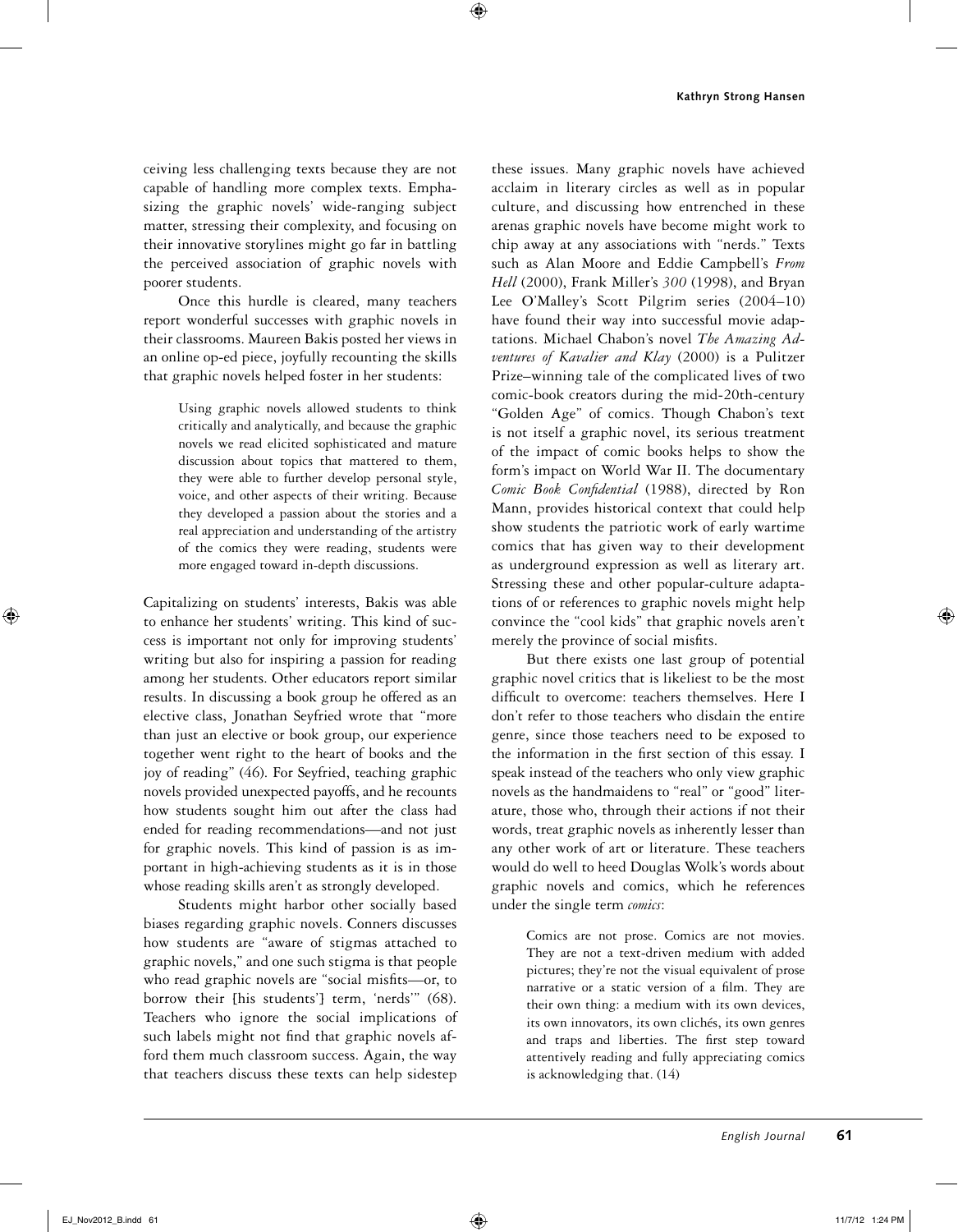This means that, among other things, graphic novels deserve respect. It also means that they can perform work in classrooms that other genres cannot provide. For instance, Eric S. Rabkin discusses

**Artists can communicate through their visual presentations of information, allowing the graphic novel to be an excellent vehicle to teach the concepts of symbolism, foreshadowing, metaphor, and many other literary devices.**

how he uses graphic novels to focus his class's attention on how narrative time unfolds. He explains that he will have "students in turn focus on a single frame of a graphic narrative, speak aloud whatever they see and whatever they infer, including their reflective and proleptic understandings of how the frame fits into the flow of the larger narrative. When each individual stops, others offer alternative or

complementary observations" (39). Some students might feel less pressure articulating what happens within a panel from a graphic novel than they do when asked to articulate what happens in the line of a poem or a paragraph from a short story. Because of this, students have the opportunity to understand more fully how narrative or time sequences work.

Just as teaching poetry offers different opportunities from teaching drama or novellas, graphic novels offer distinctive teaching opportunities. Jesse Cohn writes about one such opportunity when he argues that graphic novels allow students to understand "visual rhetoric," using the example of "how layout can exercise persuasive force" (49). Cohn uses the complex layouts of Chris Ware's *Jimmy Corrigan: The Smartest Kid on Earth* (2000) to show his students how a graphic novel's form can contribute to its meaning. Pointing out several pages in *Jimmy Corrigan* that do not prompt the reader to read the panels in one clearly labeled path, Cohn discusses with his students how Ware "seems to favor this kind of layout at moments when the question of [interpersonal] relations is at issue" (52). Artists can communicate through their visual presentations of information, allowing the graphic novel to be an excellent vehicle to teach the concepts of symbolism, foreshadowing, metaphor, and many other literary devices.

Many teachers report that their students respond exceptionally well to the graphic novel, and

this creates a unique teaching opportunity with graphic novels. Joanna Schmidt writes of her experience with graphic novels in her college classroom for struggling writers. While her students "were supposed to be nonreaders and . . . defined themselves as reluctant readers (after they learned the term)" and "had said they had never written anything more than six or seven pages, ever," Schmidt's class demonstrated real interest in the graphic novels with which she presented them. In fact, she expected their final essays "to be ten to twelve pages of text, but most were closer to 15 pages" (106). This level of engagement suggests that many students are passionate about graphic novels, and that they can see the distinctiveness of graphic novels that Douglas Wolk articulated.

# **Instilling Passion for Learning**

Though all aspects of teaching can be challenging, instilling a passion for learning in students might be the most difficult challenge for teachers. To till fertile ground for that passion to spring up, teachers need to examine critically new genres for their pedagogical possibilities, but they should also take into account their students' interest level. It's also important for teachers to be aware that not only might some of their students have some misgivings about graphic novels, but teachers' attitudes toward the form also greatly influence students' views. Readers became passionate about novels in the 18th century, and now the novel enjoys a lofty perch in literary study in part because it inspired so many people to read voraciously. We shouldn't deny graphic novels the same chance to motivate students.

#### **Note**

1. For ease and consistency, I have chosen to use the phrase *graphic novel* in this article because it appears to be the most common appellation.

#### **Works Cited**

- Bakis, Maureen. "Hidden Gems: Teaching Graphic Novels to Not-So-Young Adults." The Graphic Novel Reporter. Web. 16 May 2011. <http:/www.graphic novelreporter.com/content/hidden-gems-teachinggraphic-novels-not-so-young-adults-op-ed>.
- Cohn, Jesse. "Mise-en-Page: A Vocabulary." *Teaching the Graphic Novel.* Ed. Stephen E. Tabachnick. New York: MLA, 2009. 44–57. Print.